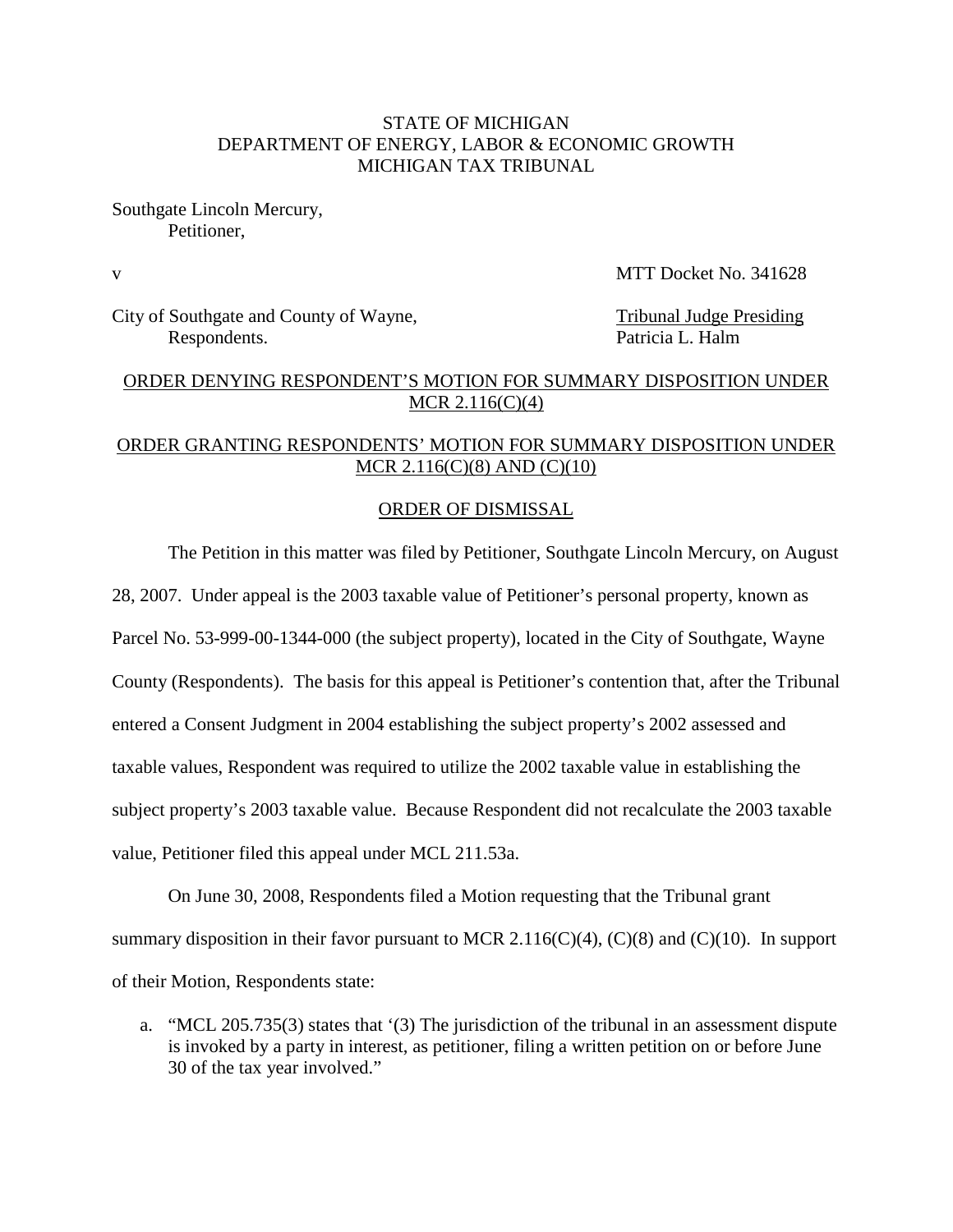- b. "As the Petitioner did not file its Petition in this Tribunal contesting the 2003 assessment or taxable value of the subject personal property until August of 2007, the Tribunal does not have jurisdiction over this appeal pursuant to MCL 205.735(3)."
- c. "Petitioner alleges that the provisions of MCL 211.53a provide the Tribunal with jurisdiction over this appeal. In essence, Petitioner asserts that because this Tribunal entered a Consent Judgment in 2004, Michigan Tax Tribunal Docket No. 290392, which revised the 2002 taxable value of the subject personal property, the revised 2002 taxable value must be retroactively applied or used for purposes of calculating the 2003 taxable value."
- d. "It is clear…that the provisions of MCL 211.53a do not apply to confer jurisdiction upon the Tribunal unless there has been a 'clerical error' or 'mutual mistake of fact made by the assessing officer and the taxpayer' and 'suit is commenced within 3 years from the date of payment of the taxes."
- e. "Petitioner does not allege in this Petition that a 'clerical error' or 'mutual mistake of fact made by the assessing officer and the taxpayer' occurred, nor did one occur. Even assuming *arguendo* that Petitioner made such an assertion, it remains clear that the provisions of MCL 211.53a would still not apply as the Petition was filed untimely."
- f. "In this case, the subject 2003 taxes were paid in July and December of 2003, well over 3 years before this Petition was filed…Note that Petitioner does not allege in its Petition that this appeal was commenced within 3 years from the date the 2003 taxes were paid. Rather, Petitioner alleges that the Petition is timely as it was filed within 3 years from the date the correction of the 2003 personal property taxes should have been made. This clearly does not satisfy the 3 year limitation requirement of MCL 211.53a."

On July 14, 2008, Petitioner filed a response to Respondents' Motion for Summary

Disposition. In its response, Petitioner states:

- a. "Petitioner admits that the Petition in this matter was filed in August of 2007."
- b. "State Tax Commission Bulletin 1999-6 states in pertinent part:

Effective immediately, the State Tax Commission directs that, whenever an order for a change in Taxable Value is received by an assessor from the Michigan Tax Tribunal, the assessor shall also recalculate Taxable Values for the year(s) following the year(s) specifically included in the order. This recalculation for the following years shall be based on the Taxable Value ordered by the MTT for the most recent year of the order. The State Tax Commission has established the following procedures which shall be used by assessors when the recalculation of Taxable Value is required after an MTT order is issued…Upon receiving an MTT order for a change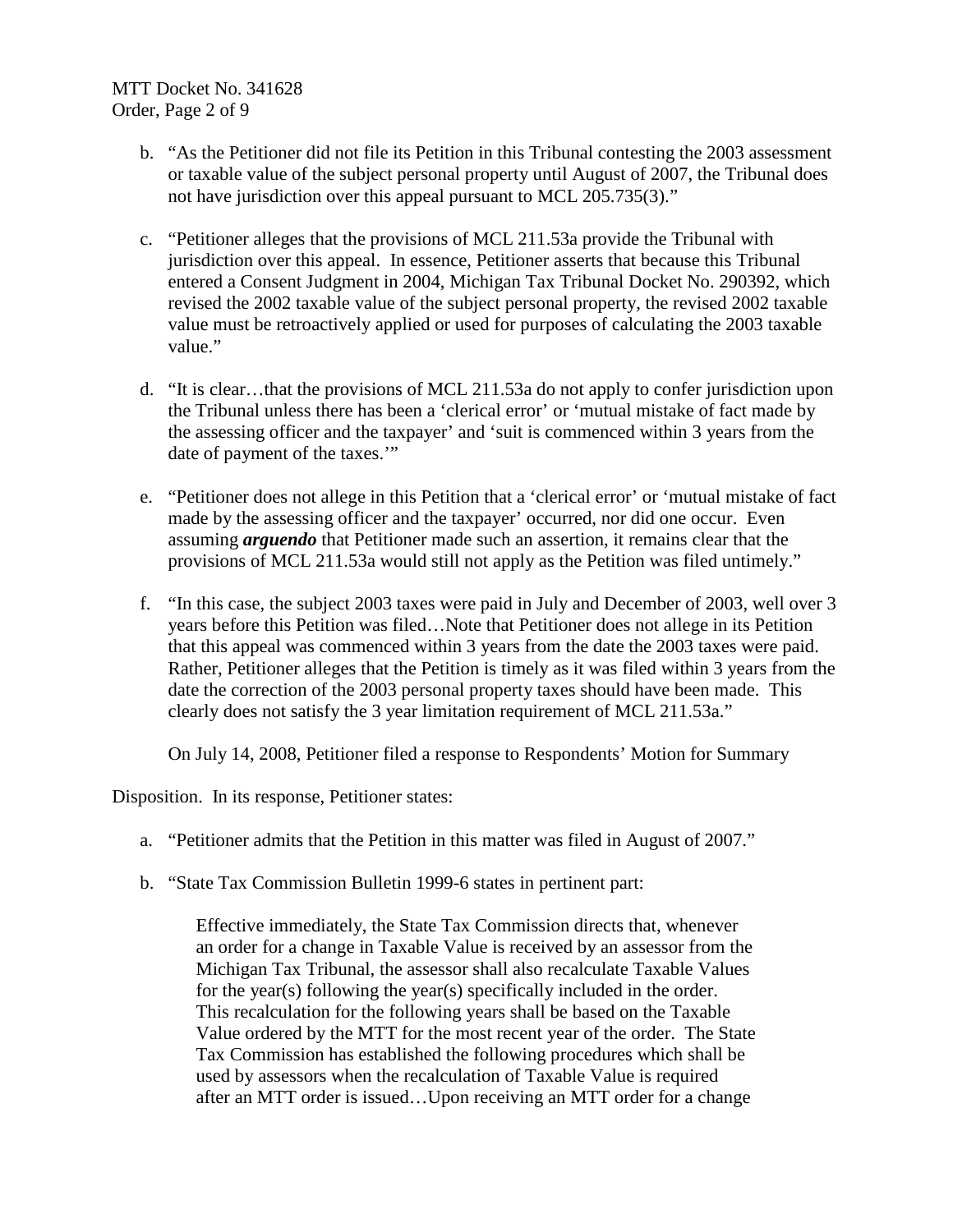in Taxable Value, *the assessor shall immediately recalculate Taxable Value(s) for the year(s) following the most recent year contained in the order*. (Emphasis added.)

- c. "Respondent's assessor failed to comply with the requirements of STC Bulletin 1999-06 in that it failed to recalculate the taxable value for 2003 based upon the consent judgment pertaining to tax year 2002. The language of STC Bulletin 1999-06 is unequivocal in its dictate that the 'assessor shall immediate recalculate Taxable Value(s) for the year(s) following the most recent year contained in the order.' No exception for 'retroactive' application of the rule exists. Respondent had an unqualified duty to recalculate the taxable value for 2003 and simply failed to do so."
- d. "STC Bulletin 1999-6 also states that 'A property owner may appeal the recalculated Taxable Value to the Michigan Tax Tribunal within 60 days after mailing of the tax bill by the treasurer. This is as provided by the Tax Tribunal Act.' In this instance, Respondent failed completely in its obligation to recalculate the taxable value for 2003 and no tax bill reflecting a recalculation was ever sent. As such, the sixty day period proscribed by MCL 205.735(2) (now MCL 205.735(3)) never ran and Petitioner's 2007 petition was timely filed."
- e. "[T]he 'revised 2002 taxable value must be retroactively applied or used for purposes of calculating the 2003 taxable value.' This application is in accordance with unqualified obligation imposed on Respondent by STC Bulletin [1999]-6."

# **FINDINGS OF FACT**

The subject property is a parcel of personal property known as Parcel No. 53-999-00-

1344-000. Under appeal is the property's 2003 taxable value.

On September 28, 2004, the Tribunal entered a Consent Judgment in MTT Docket No.

290392, revising the subject property's 2002 taxable value. Petitioner paid the subject property's

property taxes in July and December of 2003.<sup>[1](#page-2-0)</sup> On August 28, 2007, Petitioner filed the Petition

in this case.

# **MOTIONS FOR SUMMARY DISPOSITION**

<span id="page-2-0"></span><sup>&</sup>lt;sup>1</sup> Respondent made this assertion in Paragraph 8 of its Motion. Petitioner did not specifically agree with or deny this assertion, instead stating: "See paragraph 3 of Petitioner's answer." Paragraph 3 does not specifically address payment of the tax; therefore, the Tribunal must assume that Respondent's assertion is correct. MCR 2.111(E).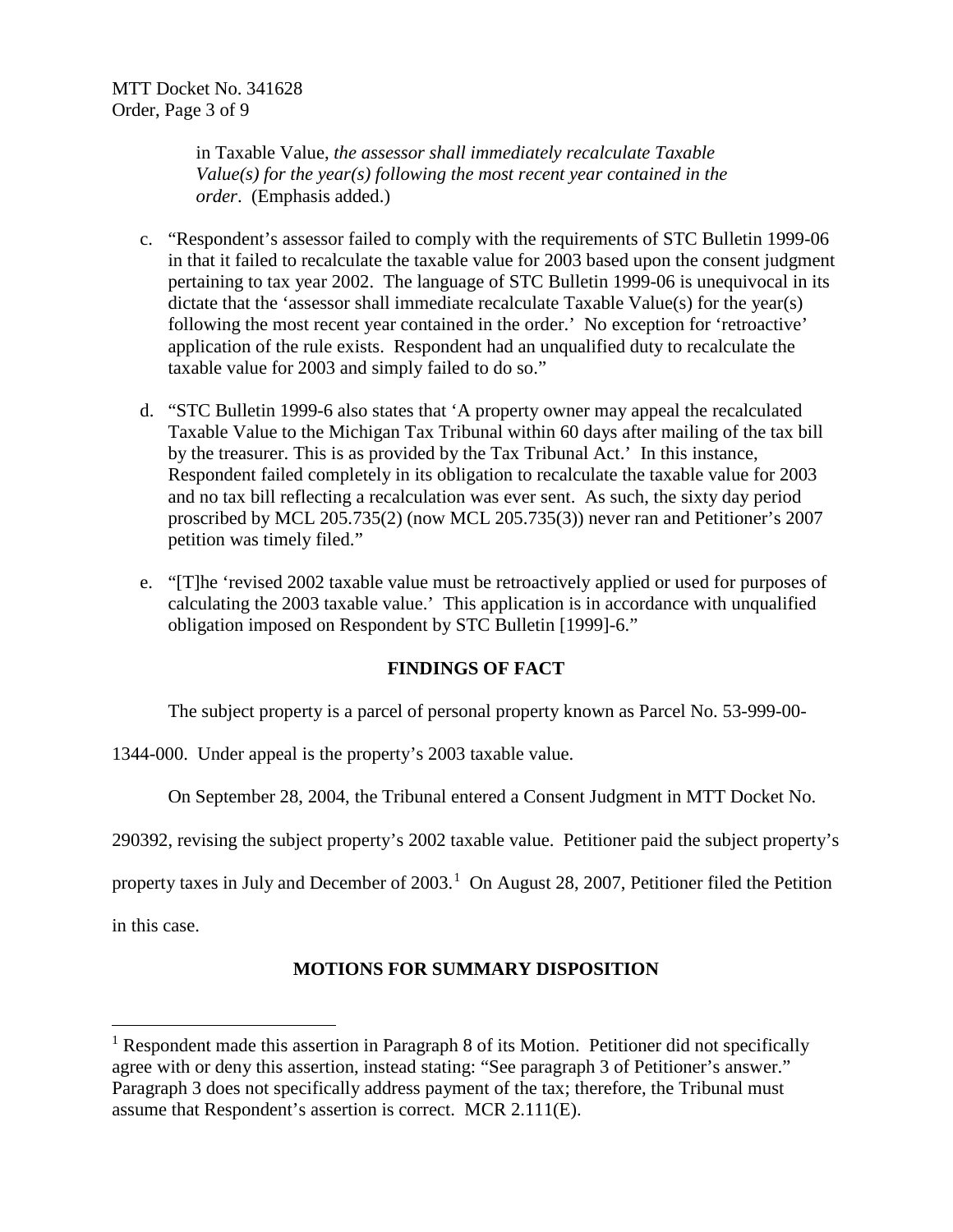MTT Docket No. 341628 Order, Page 4 of 9

There is no specific tribunal rule governing motions for summary disposition. Therefore, the Tribunal is bound to follow the Michigan Rules of Court in rendering a decision on such motions. TTR 111(4). In the instant case, Respondent moved for summary disposition under MCR 2.116(C)(4), (C)(8) and (C)(10).

## • **MCR 2.116(C)(4)**

MCR  $2.116(C)(4)$  provides the following ground upon which a summary disposition

motion may be based: "The court lacks jurisdiction of the subject matter."

Jurisdictional questions under MCR 2.116( $C$ )(4) are questions of law that are also reviewed de novo... When reviewing a motion under MCR 2.116(C)(4), we must determine whether the pleadings demonstrate that the defendant was entitled to judgment as a matter of law or whether the affidavits and other proofs show there was no genuine issue of material fact. (Citations omitted.) *South Haven v Van Buren Co Comm'rs*, 270 Mich App 233, 237; 715 NW2d 81 (2006).

## • **MCR 2.116(C)(8)**

MCR 2.116(C)(8) provides the following ground upon which a summary disposition

motion may be based: "The opposing party has failed to state a claim on which relief can be

granted."

A motion for summary disposition brought under MCR 2.116(C)(8) tests the legal sufficiency of the complaint on the basis of the pleadings alone. The purpose of such a motion is to determine whether the plaintiff has stated a claim upon which relief can be granted. The motion should be granted if no factual development could possibly justify recovery. *Beaudrie v Henderson*, 465 Mich 124, 129; 631 NW2d 308 (2001).

"Under MCR  $2.116(C)(8)$ , we accept all well-pleaded factual allegations as true and construe

them in a light most favorable to the nonmoving party." *Johnson v City of Detroit*, 457 Mich

695, 701; 579 NW2d 895 (1998). Only if no factual development could justify the plaintiff's

claim for relief can the motion be granted. *Koenig v City of South Haven*, 460 Mich 667, 674;

597 NW2d 99 (1999).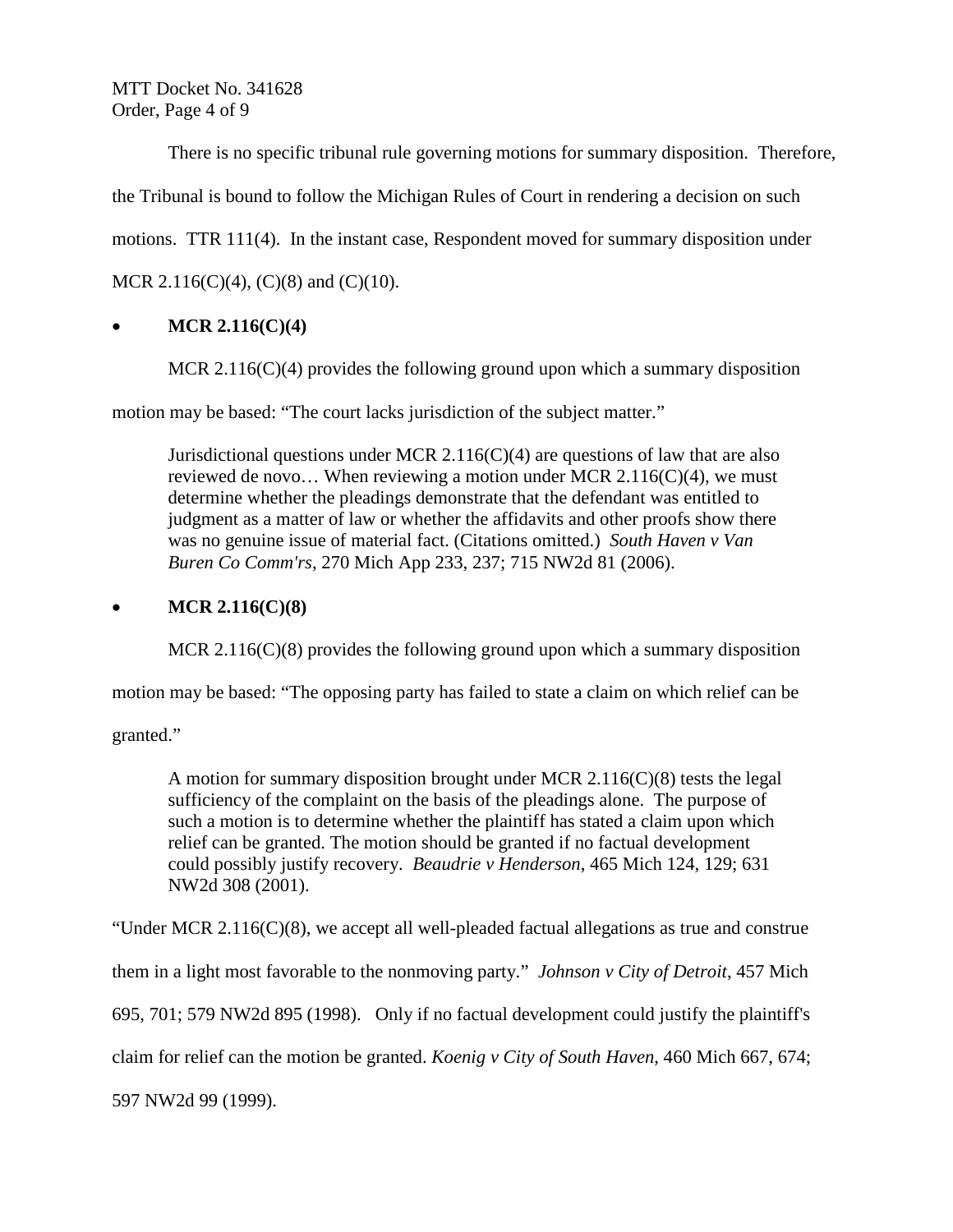MTT Docket No. 341628 Order, Page 5 of 9

#### • **MCR 2.116(C)(10)**

MCR 2.116(C)(10) provides the following ground upon which a summary disposition motion may be based: "Except as to the amount of damages, there is no genuine issue as to any material fact, and the moving party is entitled to judgment or partial judgment as a matter of law." The Michigan Supreme Court, in *Quinto v Cross and Peters Co*, 451 Mich 358; 547

NW2d 314 (1996), provided the following explanation of MCR 2.116(C)(10):

In reviewing a motion for summary disposition brought under MCR  $2.116(C)(10)$ , a trial court considers affidavits, pleadings, depositions, admissions, and documentary evidence filed in the action or submitted by the parties, MCR  $2.116(G)(5)$ , in the light most favorable to the party opposing the motion. A trial court may grant a motion for summary disposition under MCR  $2.116(C)(10)$  if the affidavits or other documentary evidence show that there is no genuine issue in respect to any material fact, and the moving party is entitled to judgment as a matter of law. [MCR 2.116\(C\)\(10\), \(G\)\(4\).](http://web2.westlaw.com/find/default.wl?DB=1005563&DocName=MIRRCPMCR2%2E116&FindType=L&AP=&mt=Michigan&fn=_top&sv=Split&utid=%7bDFF19A2E-D0FD-4F17-81A4-E077C9E90E07%7d&vr=2.0&rs=WLW5.02)

In presenting a motion for summary disposition, the moving party has the initial burden of supporting its position by affidavits, depositions, admissions, or other documentary evidence. The burden then shifts to the opposing party to establish that a genuine issue of disputed fact exists. Where the burden of proof at trial on a dispositive issue rests on a nonmoving party, the nonmoving party may not rely on mere allegations or denials in pleadings, but must go beyond the pleadings to set forth specific facts showing that a genuine issue of material fact exists. If the opposing party fails to present documentary evidence establishing the existence of a material factual dispute, the motion is properly granted. *Id*. at 361-363. (Citations omitted.)

The Tribunal's "…task is to review the evidence and all reasonable inferences from it and determine whether a genuine issue of any material fact exists to warrant a trial." *Muskegon Area Rental Assoc v City of Muskegon*, 244 Mich App 45, 50; 624 NW2d 496 (2000) rev'd in part on other grounds 465 Mich 456; 636 NW2d 751 (2001). "Where the proffered evidence fails to establish a genuine issue regarding any material fact, the moving party is entitled to judgment as a matter of law." *Taylor v Laban*, 241 Mich App 449, 452; 616 NW2d 229 (2000). In the event, however, it is determined that an asserted claim can be supported by evidence at trial, a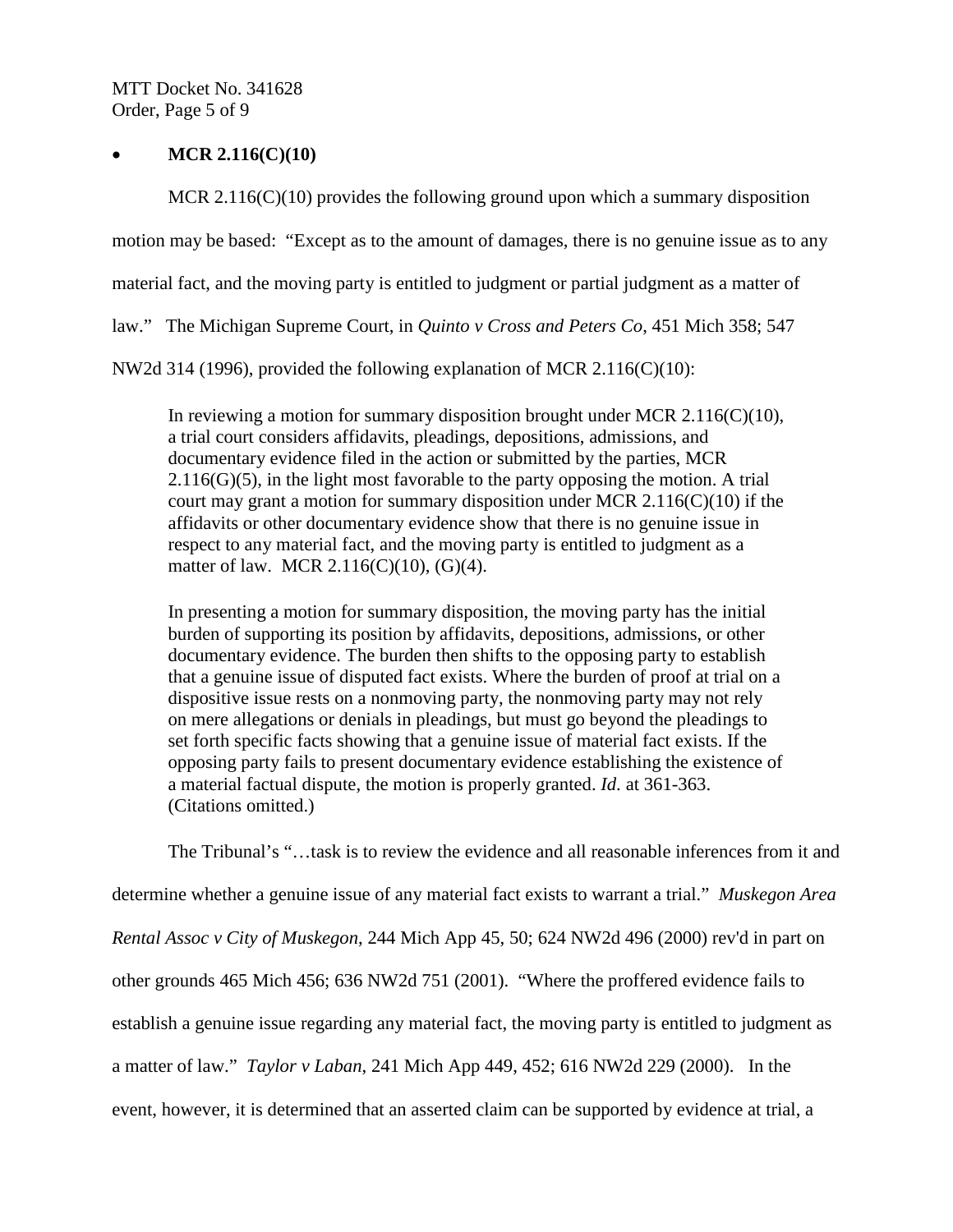MTT Docket No. 341628 Order, Page 6 of 9

motion under subsection (C)(10) will be denied. *Arbelius v Poletti*, 188 Mich App 14, 18; 469

NW2d 436 (1991).

### **CONCLUSIONS OF LAW**

In response to Respondents' Motion for Summary Disposition, Petitioner asserts that

STC Bulletin No. 6 of 1999 requires Respondents to recalculate the subject property's 2003

taxable value because the previous year's taxable value was revised. This Bulletin is based on

MCL 211. 27a(2), which states:

Except as otherwise provided in subsection (3), for taxes levied in 1995 and for each year after 1995, the taxable value of each parcel of property is the lesser of the following:

(a) The property's taxable value in the immediately preceding year minus any losses, multiplied by the lesser of 1.05 or the inflation rate, plus all additions. For taxes levied in 1995, the property's taxable value in the immediately preceding year is the property's state equalized valuation in 1994.

(b) The property's current state equalized valuation.

For the Tribunal to consider Petitioner's argument, it must first be determined whether

the Tribunal's jurisdiction has been invoked. Pursuant to MCL 205.735a(6), an appeal involving

commercial personal property must be filed "on or before May 31 of the tax year involved." In

this case, Petitioner filed this appeal, in which the only issue is the subject property's 2003

taxable value, on August 27, 2007. Because the appeal was filed more than four years after the

tax year at issue, the Tribunal's jurisdiction is not invoked under this statute.

Another statute that may be utilized to invoke the Tribunal's jurisdiction is MCL

211.53a. Petitioner relies on this statute, which states:

Any taxpayer who is assessed and pays taxes in excess of the correct and lawful amount due because of a clerical error or mutual mistake of fact made by the assessing officer and the taxpayer may recover the excess so paid, without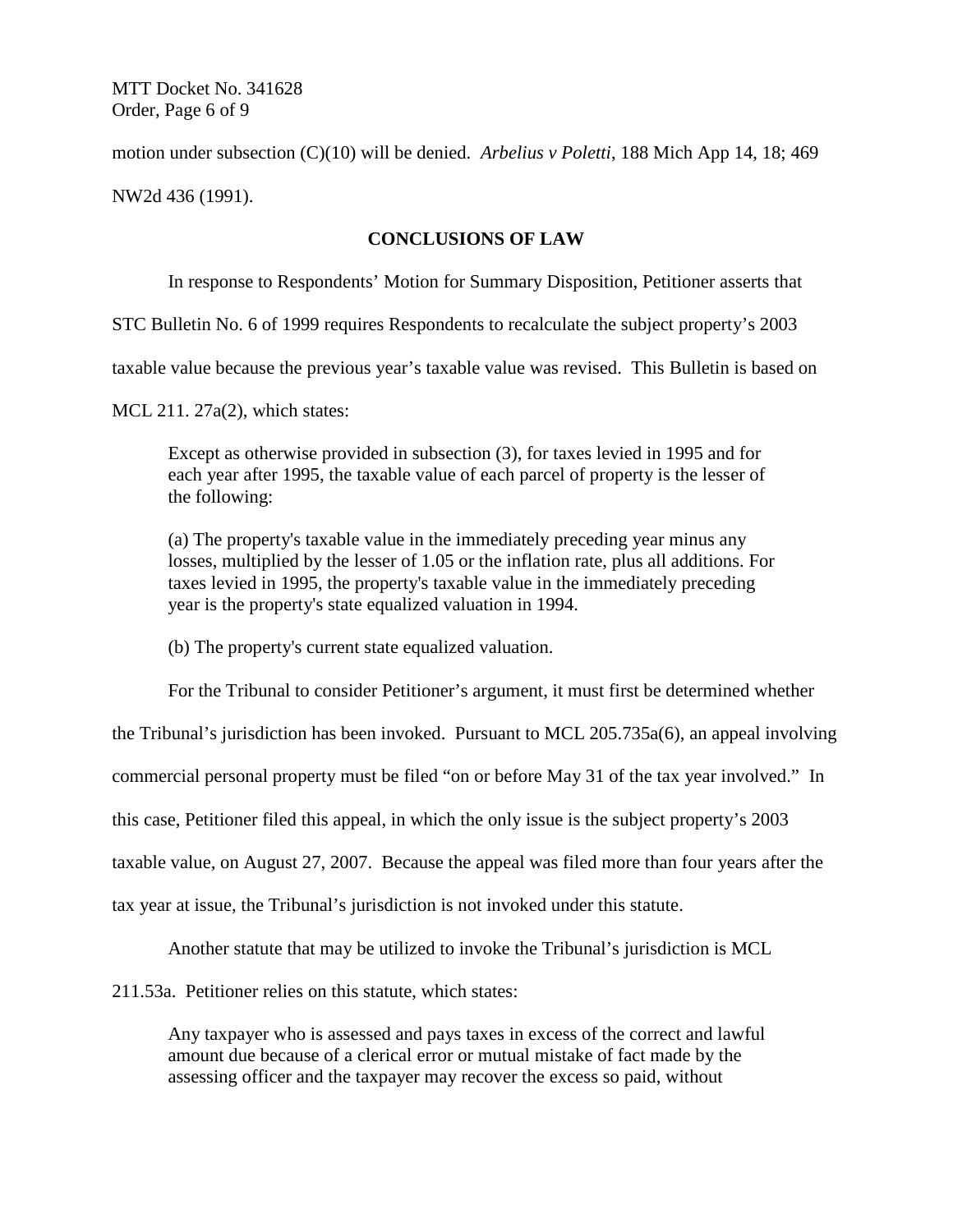MTT Docket No. 341628 Order, Page 7 of 9

> interest, if suit is commenced within 3 years from the date of payment, notwithstanding that the payment was not made under protest.

In relying on this statute, it appears that Petitioner's claim is that Respondents' failure to

recalculate the subject property's subsequent year's (2003) taxable value is a clerical error.

However, the Tribunal finds that because Petitioner did not file this appeal within 3 years from

the date of payment of the tax, the Tribunal's jurisdiction is not invoked under MCL 211.53a.

As a result, it is not necessary to determine whether a clerical error had been made.

Petitioner also relies on MCL 205.735(2), which permits a taxpayer to appeal a contested tax bill within 60 days from the date the bill was issued. In pertinent part, MCL 205.735(2)

provides that:

An appeal of a contested tax bill shall be made within 60 days after mailing by the assessment district treasurer and the appeal is limited solely to correcting arithmetic errors or mistakes and is not a basis of appeal as to disputes of valuation of the property, the property's exempt status, or the property's equalized value resulting from equalization of its assessment by the county board of commissioners or the state tax commission.

Contrary to Petitioner's assertion, the Tribunal also lacks jurisdiction under this statute.

Petitioner interprets the STC's statement in Bulletin No. 6 of 1999, that "[a] property owner may appeal the recalculated Taxable Value to the Michigan Tax Tribunal within 60 days after mailing of the tax bill by the treasurer," to mean that if the taxable value is never recalculated, the statute of limitations never runs. However, the Tribunal finds the STC's statement to mean that  $\underline{if}$  a tax bill is recalculated and the property owner believes there has been a mathematical error, the property owner has 60 days within which to appeal the recalculation to the Tribunal. To find otherwise would mean that the STC meant to contradict the statute; this is something the Tribunal cannot find.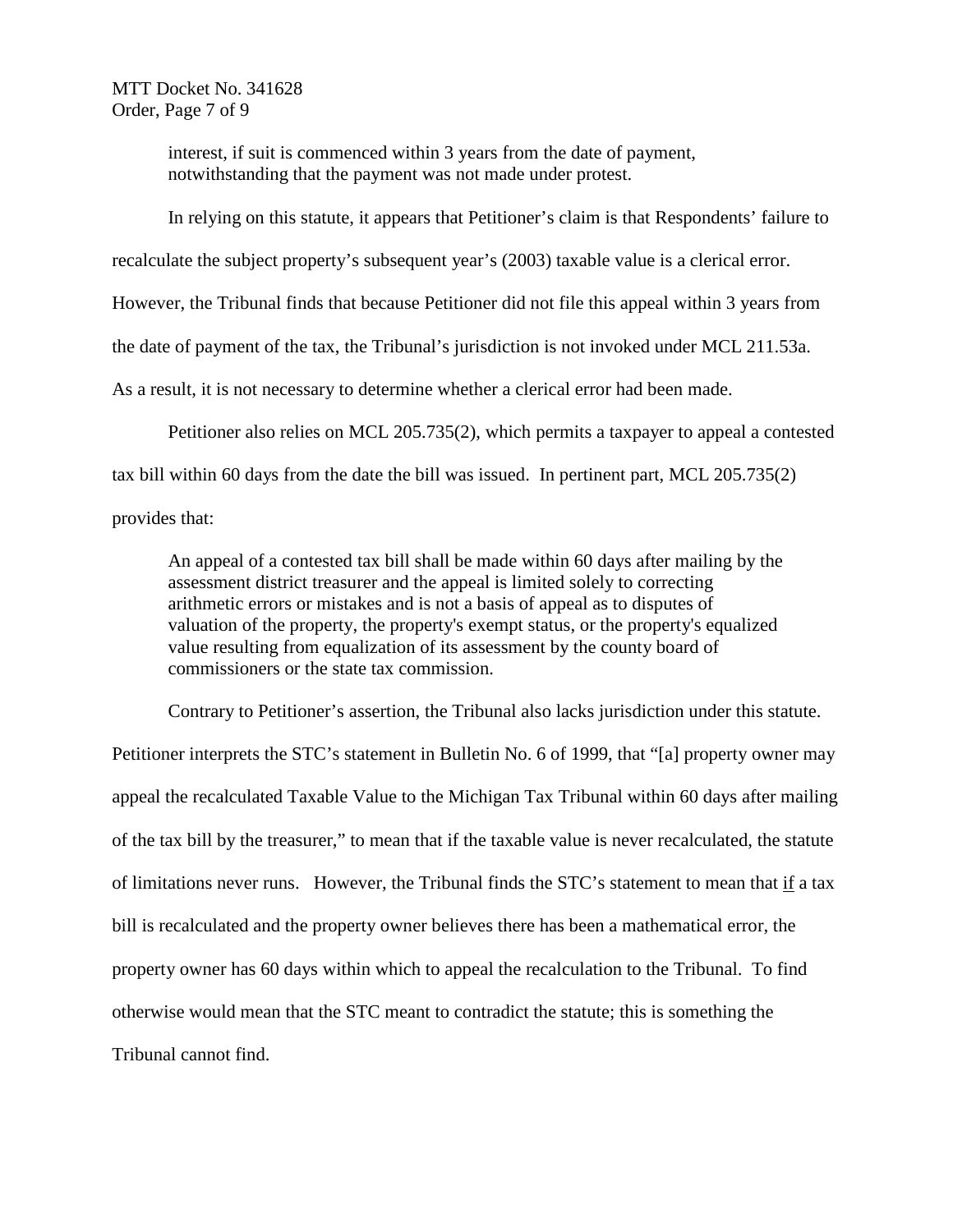### MTT Docket No. 341628 Order, Page 8 of 9

Although STC Bulletin No. 6 of 1999 does not specify the type of property to which it applies, the Tribunal finds that, in actuality, this Bulletin only applies to real property and not to personal property. This is due to the fact that assessment of personal property must take into account depreciation factors. In other words, as an item of personal property ages, the depreciation factor applied to that property increases and the assessed value of the property decreases. If the assessor were to recalculate the subject property's taxable value for the year following a Tribunal decision based on the taxable value ordered by the Tribunal for the most recent year of the order, the taxable value would not take into account increased depreciation. All other things being equal (e.g., no additions or losses), the subject property's taxable value would be greater than need be.

Moreover, it appears as though Petitioner agrees with and understands this concept. In MTT Docket No. 342620, a case involving the subject property's 2004, 2005 and 2006 taxable values, Respondents filed a 154 Petition with the STC claiming that Petitioner had incorrectly reported or omitted property when it filed its personal property tax statement in each year at issue. In response to Respondents' 154 Petition, Petitioner filed a letter with the STC stating that it believed Respondents were "legally in error as it brings forward a 2002 stipulation regarding personal property at 100% of the 2002 value for the years 2004, 2005 and 2006 rather than subjecting these assets to the depreciation values for the STC tables." The Tribunal finds that this same argument applies to the 2003 tax year. To bring forward the 2002 value from the stipulation rather than applying the depreciation factor to determine the subject property's 2003 taxable value would constitute legal error. Petitioner cannot legitimately make a claim in one case where it may suit its position and then make the opposite claim when its position is different.